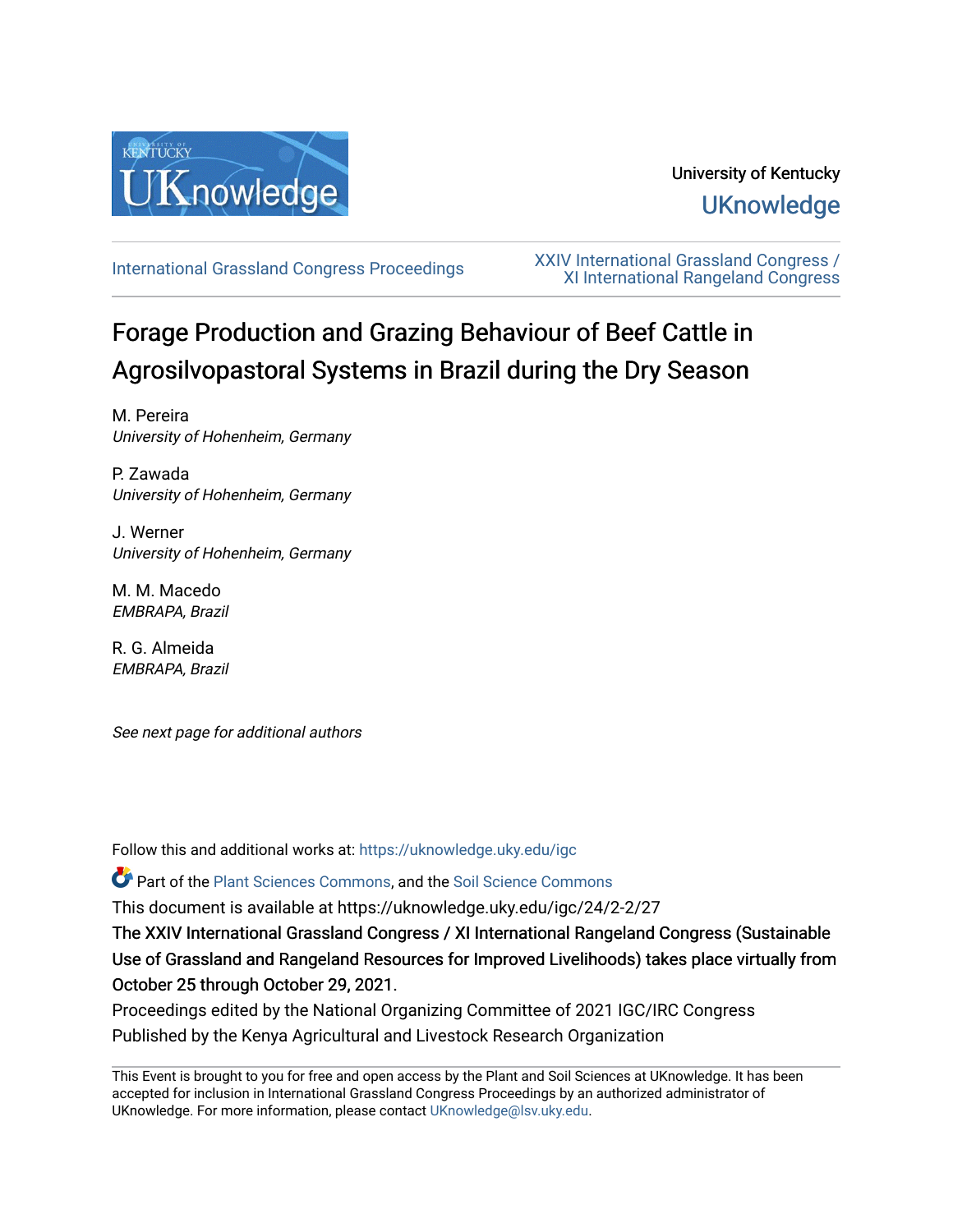## Presenter Information

M. Pereira, P. Zawada, J. Werner, M. M. Macedo, R. G. Almeida, and U. Dickhoefer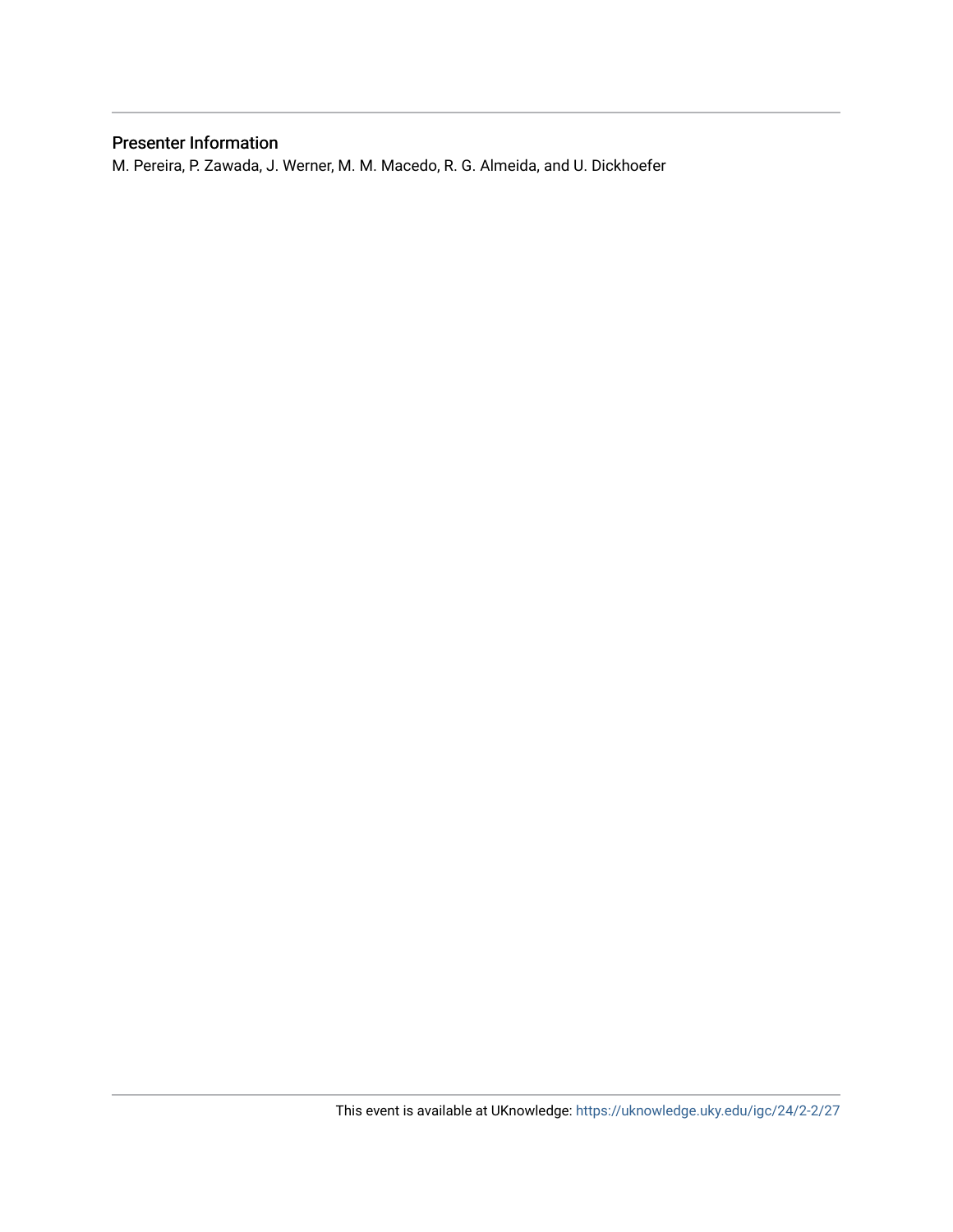## Forage production and grazing behaviour of beef cattle in agrosilvopastoral systems in Brazil during the dry season

Pereira M\* ; Zawada P\* , Werner J\* , Macedo MM† , Almeida RG† , Dickhoefer U\* . \*Animal Nutrition and Rangeland Management in the Tropics and Subtropics, University of Hohenheim; † Brazilian Agricultural Research Corporation, Embrapa Beef Cattle

**Key words**: *Bos indicus*; chewing behaviour; grazing systems; canopy structure; tropical forage

#### **Abstract**

We aimed at evaluating the microclimate, canopy structure, and grazing behaviour of cattle on *Brachiaria* sp. pastures within continuous pasture (CON), integrated crop-livestock (ICL), and crop-livestock-forestry (ICLF) systems in Brazilian dry season. Forage accumulation was monthly assessed in four paddocks per system from May to August 2019. To characterize the microclimate, air temperature and relative humidity were measured every hour and temperature-humidity index calculated. Grazing behaviour of 12 Nellore heifers per system (mean bodyweight 355 standard deviation±32.6 kg) was recorded by chewing sensors on nine continuous days (1 d adaptation + 8 d measurement) of three 15-d periods. Four animals per system were evaluated per period (n=3 systems x 3 animals x 3 periods x 8 d). Data were analysed by mixed model using SAS v9.4. Statistical significances were tested at *P*<0.05. Across the whole dry season, heifers were exposed to 343 hours of moderate heat stress and 76 hours of severe heat stress in CON and ICL. Instead, 342 hours of moderate heat stress but no severe heat stress conditions were observed in ICLF. Forage accumulation rate was greater in CON than ICLF, with no differences between ICLF and ICL. There were no differences between the systems for proportions of green leaf and dead plant material, although dead material accounted for 73% of total forage biomass on dry matter basis. Pasture in ICL was taller and had greater stem proportion than CON and ICLF. Forage canopy structure likely reduced bite mass in CON and ICL. As a compensatory mechanism, heifers in CON and ICL increased their number of grazing bites and prolonged their daily grazing time (in CON) as compared to animals in ICLF. In summary, under conditions of Brazilian dry season, grazing behaviour of Nellore heifers seems to be more influenced by canopy structure than by microclimatic factors.

#### **Introduction**

Low availability and nutritional quality of forage on pastures limit the performance of cattle in grazing systems in Brazil, in particular during the dry seasons. Furthermore, high ambient air temperatures and solar radiation may induce heat stress, even in adapted breeds such as Nellore cattle. The additional energy costs for thermoregulation coupled with the poor nutrition challenge the beef cattle production in Brazilian grazing systems, typically in the dry season. Planting trees on pastures can improve the microclimatic conditions by reducing the environmental heat load. In integrated crop-livestock-forestry systems (ICLF), the arboreal component reduces solar radiation that reaches the forage canopy. To compensate for light restriction and reduce the negative effects of shading on plant growth, tropical forage grasses increase their specific leaf area, leaf elongation rate, and leaf length (Paciullo et al., 2011). Moreover, several authors have reported an improvement in forage nutritive value under shading, particularly an increase in crude protein concentration. Such changes in morphological and nutritional composition over their canopy profile affect behaviour of grazing cattle (Mezzalira et al., 2014), as the animals try to maintain their forage intake to meet their nutritional needs. However, forage intake of grazing cattle decreases when grazing conditions severely limit bite mass due to inability to maintain intake rate and time spent on other activities besides grazing, such as, ruminating, social interaction, and ordinary maintenance activities. The forage canopy structure strongly influences the foraging decisions of grazing animals such as the daily grazing time and the number and diurnal distribution of grazing events (Mezzalira et al., 2014). Not only forage characteristics would influence grazing behaviour, but also microclimatic conditions in the Tropics due to their potential to control the thermal comfort zone for the animals under pasture. Having cattle exposed constantly to heat stress with low animal performance due to the low forage biomass and quality in the Brazilian dry season, ICLF systems would be an alternative to improve productivity indexes, if well-managed. Therefore, the present study aimed at evaluating the microclimate, forage canopy structure, and grazing behaviour of cattle on *Brachiaria* sp. pastures within continuous pasture (CON), integrated crop-livestock (ICL), and integrated crop-livestock-forestry (ICLF) systems. The corresponding hypotheses are that shading from the eucalyptus trees in ICLF would ameliorate the thermal conditions for heifers in comparison to ICL and CON, which in turn would prolong grazing time in ICLF compared to ICL and CON. On the other hand, shading reduces forage accumulation of tropical forage grasses, and thus lower forage accumulation is expected in ICLF than ICL and CON. Moreover, to adapt to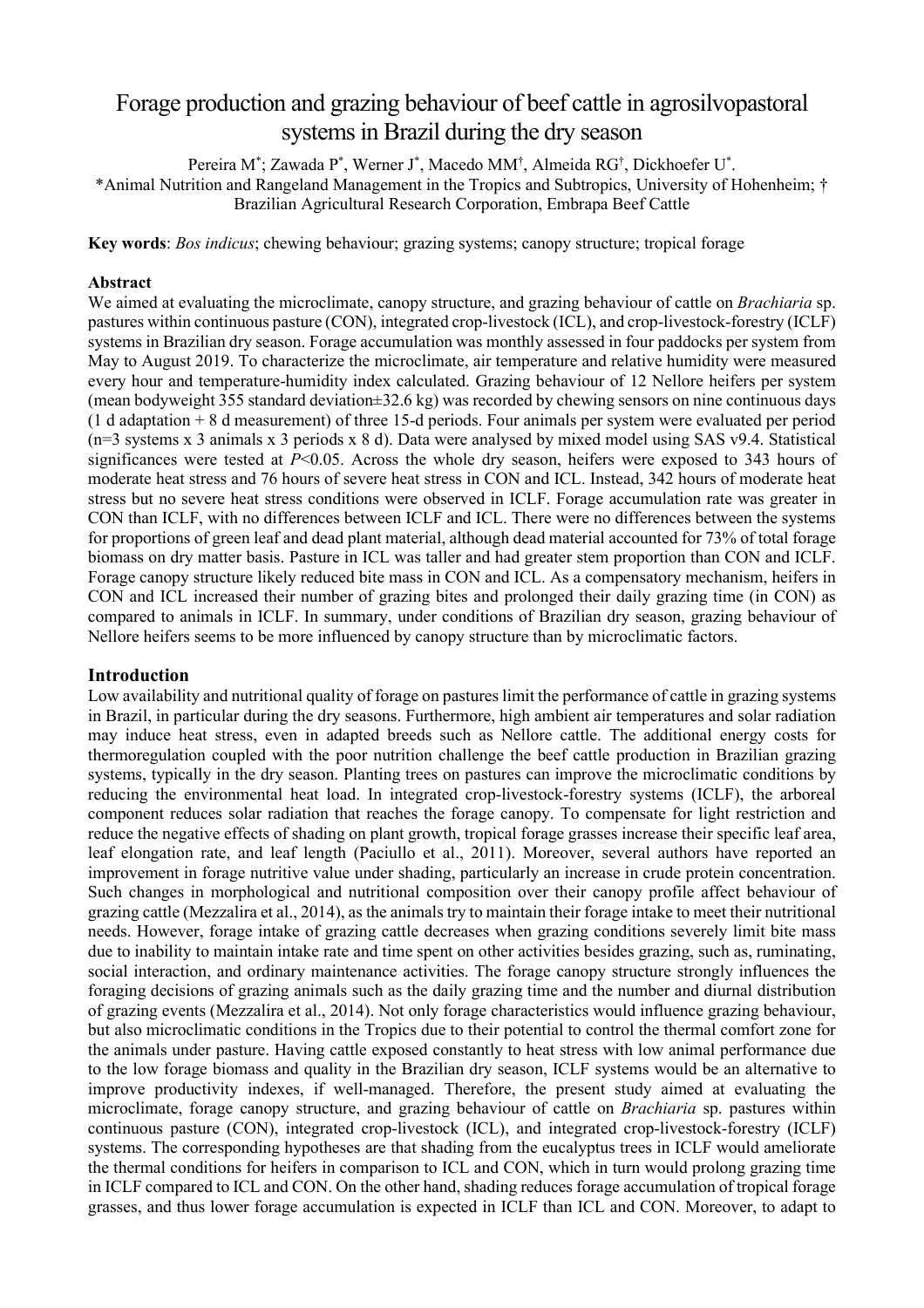limited radiation incidence as in ICLF, forage grasses may develop mechanisms to increase their photosynthetic capacity such as a change in their canopy structure, which would in turn impact grazing behaviour of heifers. For instance, we expect that a taller canopy with more leaves in ICLF than ICL and CON likely increases bite mass of the animals in ICLF.

#### **Study Site and Methods**

The experimental area was sited at Embrapa Beef Cattle, in Campo Grande – Mato Grosso do Sul, Brazil (54°37′W, 20°27′S, and 530 m above sea level). It is geographically situated at the Cerrado biome. Field data collection was carried out in three different grazing-based beef production systems in the dry season, from May to August 2019. The three systems evaluated were characterized as follows:

I. Common CON system was a continuous monoculture pasture of *Brachiaria decumbens* cv. Basilisk grazed at a constant stocking density of 1.7 animal unit/ha (1 animal unit, AU = 450 kg bodyweight, BW) *Bos taurus indicus* Nellore heifers;

II. An ICL system with a pasture of *Brachiaria brizantha* cv. BRS Piatã grazed at 2.0 AU/ha stocking density of *Bos taurus indicus* Nellore heifers over three consecutive years and rotated with 1 year of soybean (*Glycine max* cv. BRS 255RR) in a no-tillage system every four years, and;

III. An ICLF system with *Eucalyptus urograndis* trees (*Eucalyptus grandis x Eucalyptus urophylla*; H13 clone) planted in single rows arranged along a North-South axis at distances of 4 m within and 22 m between rows (i.e., 113 trees/ha). During the experimental period, the average tree height was 30 m. The crop component was also soybean (*Glycine max* cv. BRS 255RR) cultivated in the no-tillage system every four years in rotation, followed by three consecutive years of a *Brachiaria brizantha* cv. BRS Piatã pasture that was grazed at a 1.0 AU/ha stocking density of *Bos taurus indicus* Nellore heifers.

The total area covered 13 ha that were divided into eleven paddocks with four paddocks for CON (0.8 ha each), three paddocks for ICL (1.4 ha each), and four paddocks for ICLF (1.4 ha each). The CON system was implanted in 1993, but since its implantation in 1993, CON system had been managed extensively without any management, which had led to severe degradation of the pasture. Therefore, at the end of 2017, the system was renewed by soil preparation and applications of 2000 kg of lime/ha, 800 kg of gypsum/ha, 110 kg/ha of NPK 0-20-20 as source of phosphorus (P) and potassium (K), and 45 kg of nitrogen (N)/ha as urea. The ICL and ICLF systems was implanted in 2008, and the present study was conducted in the second year of the third rotation cycle. Nitrogen fertilizer was applied at a rate of 75 kg N/ha in ICL and ICLF in March 2019. A total of 36 Nellore heifers were randomly allocated into all the paddocks in November 2018. Ambient air temperature and relative air humidity were hourly measured by Tinytag Plus 20 (Gemini Data Loggers, UK Ltd) in paddocks of CON and ICLF, over the whole experimental period. The Temperature-Humidity-Index (THI) was calculated according to Yousef (1985). Forage mass was sampled every month from May to August. For this, metal frames of 1.0 m x 1.0 m were randomly located in three sampling points in CON, and five sampling points in ICL and ICLF. Within these frames, canopy height was measured with a graduate ruler and thereafter above-ground forage mass was harvested at the height of 4 cm from the ground by a brush cutter. Additionally, exclusion cages of the same dimensions were established in CON  $(n=3$  per paddock) and in ICL and ICLF (n=5 per paddock) to measure the forage accumulation rate (FAR) by the paired cage-difference method. The forage inside the exclusion cages was harvested monthly and the cages were moved to a new sampling point. Comparable points outside the cages with similar characteristics as that inside the cages were harvested at the same time to simulate the forage growth on pastures. The difference between forage mass inside the cages and outside the cages from the previous harvest was calculated and divided by the number of days between two consecutive sampling to calculate the FAR (kg dry matter (DM)/ha and day). All forage samples were weighed immediately after harvest, and pooled, and a sub-sample of each paddock was taken dried in a forced-air oven at 65ºC until constant mass for DM analysis. Another sub-sample was taken for separation into green leaves, green stems, and dead plant material. During three periods of 15 days, grazing behaviour was recorded by chewing sensors (RumiWatch, Itin&Hoch GmbH, Switzerland) in four animals per system for eight continuous days (i.e., 3 periods x 4 animals per system). While in CON and ICLF, two paddocks with two animals each were assessed per period, one paddock with four animals per period was chosen in ICL. The data were then converted by the RumiWatch Converter (V.0.7.3.36) into 24-hours intervals, summarizing grazing (min/day) and ruminating time (min/day), numbers of grazing bites (bites/day), grazing events (n/day), and rumination chews (n/day). Every grazing bout is defined as an event with a minimum duration of 7 min, and the inter-bout interval with a minimum threshold of 7 min (Werner et al., 2018). Some data were deleted from the data set due to either equipment failure or outliers. Hence, total number of observations of animal behaviour was 234, after some data deleted (i.e., 3 systems x 4 animals x 3 periods x 8 d). Heifers were individually weighed at the beginning and end of the experiment, with 16 hours of fasting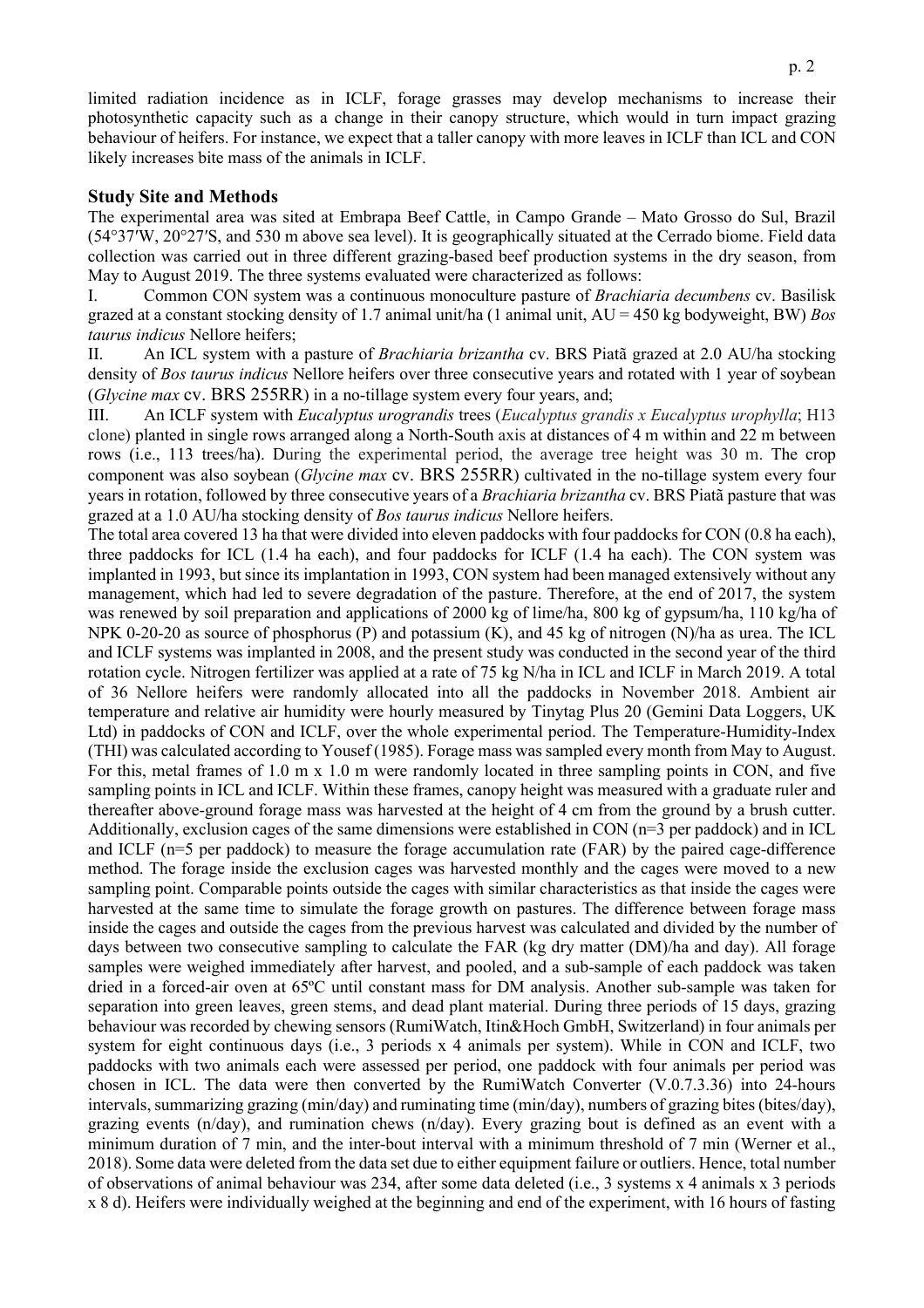prior weighing. Their mean BW across the dry season, from May to August, was 355 kg (standard deviation 32.6 kg). All animal-related procedures were approved by the Ethics and Animal Use Commission of the Embrapa Beef Cattle under protocol nº 002/2018. The forage intake (kg dry matter intake (DMI)/animal and day) was estimated from the faecal excretion of individual animals as determined using the external faecal marker titanium dioxide (TiO<sub>2</sub>), and the apparent total tract organic matter (OM) digestibility of the consumed diet. The latter was estimated from the faecal crude protein concentrations based on the curvilinear relationship developed by Lukas et al. (2005; using ai=a2 from Gumpenstein location data). The forage intake was divided by the number of grazing bites (apprehensions) per animal and day in order to calculate the bite mass (kg OM/bite). Data were analysed by mixed model. All statistical analyses were performed by SAS v9.4. For forage data, the model included system as fixed effect, whereas for grazing behaviour data, period and system were included as fixed effects, paddock and animal as random effects, and day as repeated measurement. Statistical significances were tested at *P*<0.05 and Least Squares means (LSmeans) compared using the Tukey test. Results are presented as LSmeans±standard error.

#### **Results**

The average THI observed at 07:00, 09:00, 11:00, 13:00, 15:00, and 17:00 in CON and ICL were 62±10.0, 70 $\pm$ 8.9, 74 $\pm$ 8.5, 76 $\pm$ 5.0, 74 $\pm$ 10.9, and 70 $\pm$ 4.3, respectively, whereas in ICLF the corresponding values were 62 $\pm$ 8.5, 65 $\pm$ 12.6, 71 $\pm$ 8.7, 72 $\pm$ 8.5, 71 $\pm$ 8.7, and 69 $\pm$ 5.0. According to Baêta and Souza (2010), THI values up to 70 are within thermal comfort of Zebu cattle breed in tropical conditions, whereas values from 71 to 78 indicate moderate, and from 79 to 83 severe heat stress conditions. From 09:00 to 17:00 of May to August, the heifers in CON and ICL were thus exposed to moderate heat stress conditions for 343 hours and severe heat stress conditions for 76 hours. Similar times of moderate heat stress conditions were found in ICLF (342 hours), but heifers were not exposed to severe heat stress conditions. Forage accumulation rate (kg DM/ha and day) was greater (*P*=0.040) in CON (55.8±8.59) than ICLF (19.3±8.59), and intermediate for ICL (33.0±9.92), which did not differ from CON (*P*=0.250) neither from ICLF (*P*=0.571). Canopy height (cm) was taller  $(P=0.040)$  in ICL  $(42\pm2.9)$  than CON  $(30\pm3.3)$ , whereas no differences between ICLF  $(31\pm2.5)$  and ICL (*P*=0.064) and CON (*P=*0.935). There were no differences (*P*=0.193) between the systems for the proportion of green leaves (CON 14±3.5, ICL 15±4.0, and ICLF 23±3.5) and dead plant material (*P*=0.130, CON 73±5.1, ICL 56±5.9, and ICLF 59±5.1). However, differences (*P*=0.008) between the systems were found for proportion of green stems. The greatest  $(P<0.001)$  proportion of green stems was observed in ICL (27 $\pm$ 2.4). The ICLF  $(18\pm2.1)$  and CON  $(14\pm2.1)$  did not differ between each other  $(P=0.351)$ . Heifers in CON  $(658\pm14.9)$ min/day) spent longer ( $P=0.017$ ) time grazing than the ones in ICL ( $600\pm14.5$  min/day). Grazing time in ICLF (614±13.7 min/day) did not differ neither from CON (*P*=0.077) nor from ICL (*P*=0.786). However, the number of grazing bites (bites/day) was similar (*P*=0.312) in CON (27,635±1,496.7) and ICL (24,560±1,487.6), were both greater (P≤0.044) than in ICLF (19,618±1,406.8). Nevertheless, the number of grazing events (9±2.0 n/day) did not differ (*P*=0.699) between the systems. Moreover, the largest (*P*=0.01) bite mass (g OM/bite) was found in ICLF (0.3 $\pm$ 0.06). The ICL (0.2 $\pm$ 0.05) and CON (0.2 $\pm$ 0.08) did not differ between each other (*P*=0.981). There were no differences between the systems for ruminating time (min/day, *P*=0.385) and the number of rumination chews (n/day, *P*=0.373). Heifers ruminated for 413 $\pm$ 18.6 min/day in CON, 378 $\pm$ 20.3 min/day in ICL, and 409±18.1 min/day in ICLF. The respective number of rumination chews (n/day) for CON, ICL, and ICLF were 23,333±1,417.0, 20,705±1,519.0, and 21,055±1,376.9. The longest (*P*=0.005) time spent with other activities was found in ICL  $(453\pm17.1)$ .

## **Discussion [Conclusions/Implications]**

The lower FAR in ICLF compared to CON partially supports our hypothesis that under shading (our findings were 44% of the incident radiation), photosynthetic rates of tropical forage grasses diminish (Baldissera et al., 2016), although FAR in ICLF did not reduce compared to ICL. Moreover, several studies have shown that tropical grasses may develop tolerance to moderate shading through a series of adaptations, including structural, morphological, and chemical mechanisms. For instance, shading on forage grasses increases their canopy height by stem and leaf elongation and results in greater leaf proportions, as mechanisms to improve light capture by the plant (Baldissera et al., 2016). The lowest FAR in ICLF was rather restricted by water competition between forage and the eucalyptus. In ICLF the canopy height as well as green leaf and stem proportions were not greater than ICL and CON, likely due to a deficit in soil water availability and the grazing effect, since pasture structural and morphological parameters were taken outside of the cages. In this line, Santos et al. (2016), who also did not observe any effect of shading in an ICLF system on the canopy height, concluded that during water stress conditions, plants cannot compensate for the limited radiation by triggering mechanisms to increase photosynthetic capacity. Additionally, as a result of low forage allowance in ICLF,